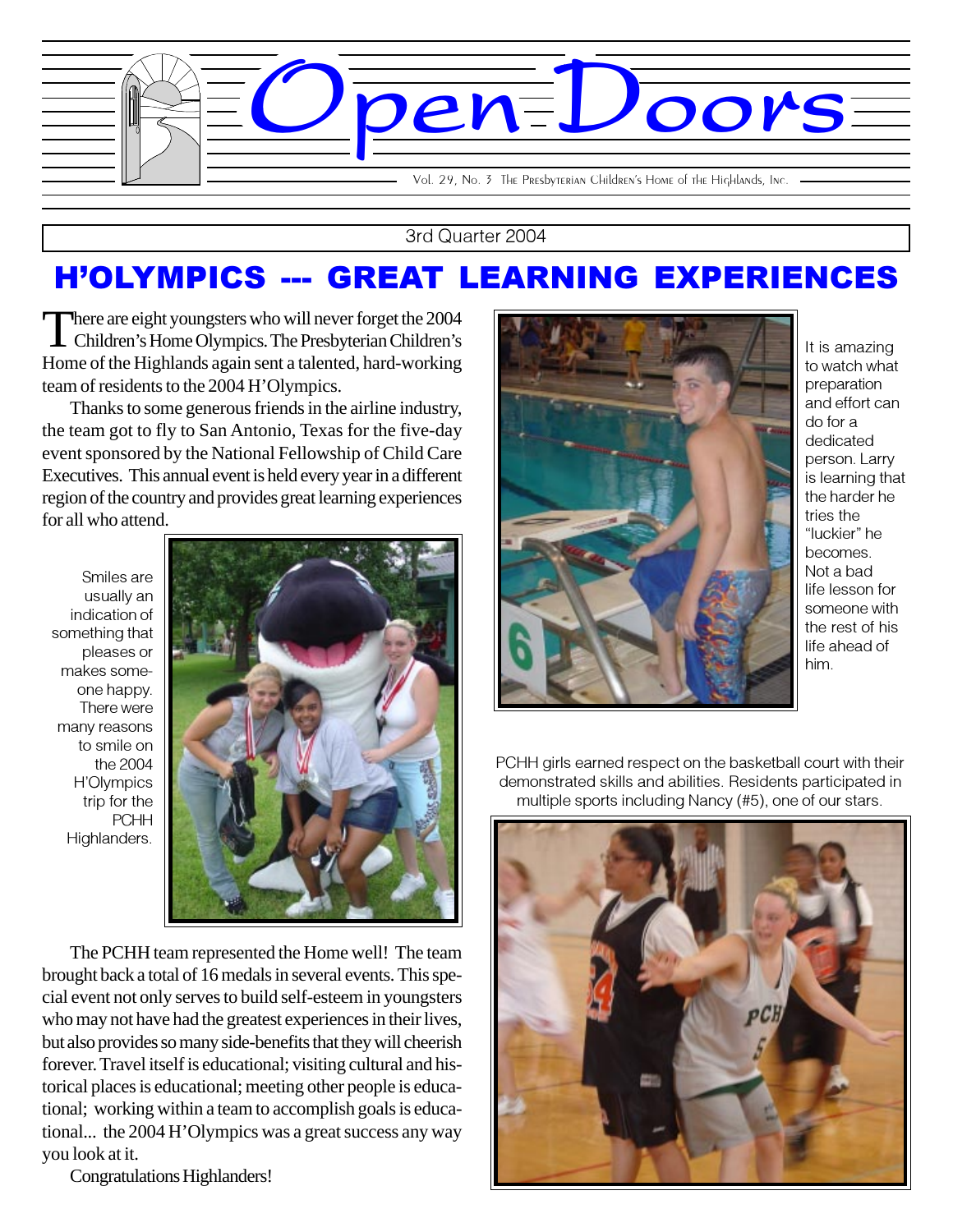

Billy Rice  $\mathcal{E}^{\text{recrete mean}}$  a ching is the  $\mathcal{E}$ illy  $\mathcal{E}$ 

s I sit down to write this article, our children's summer vacation is almost over and school is ready to begin. The focus of this newsletter is on the activities they participated in this summer. We think that it is important that our supporters not only see the varied activities that are available for our children, but also to understand why these opportunities are so important to their progress.

When most people think about summer and their childhood, they think about fun activities and time with their parents and friends. We have memories of vacations that include experiences that made an imprint on us that we will never forget. These memories and the family traditions they create are experiences that we want to pass on when we have our own children. Unfortunately, most of our children do not have these positive experiences in their background. Their summers include the same patterns of abuse and neglect as the rest of the year – no expectations of fun and no wonderful memories. We know that some day our children are going to grow up and have families of their own. If we are to be successful in breaking the abusive cycle that ripped through their families for years, we need to give them great memories to pass on to their children and the desire to make new ones with their families.

Whether it is the chance to participate in the Children's Home Olympics in San Antonio or the ability to swim in our pool every day, the generosity of our supporters makes the life changing opportunities we give to our children possible. As you read about and look at the pictures of summer, I hope you feel a real sense of pride in what you have helped our children accomplish. On behalf of the children who benefited from your generosity, thank you! You can rest assured you have made a difference in a child's life.



THANK YOU, Thomas Spaulding, Coordinator for Gilmer Cottage, for the photos of our trip to San Antonio.



### New Dawn Society



Remember PCHH in your estate planning and become a member of the New Dawn Society. Call for information.

## MY LIFE AT PCHH

The following is an essay written by one of our Buchanan Cottage residents, Nancy. She was one of the youngsters who attended the 2004 Children's Home Olympics in San Antonio, Texas this summer. We are very proud of Nancy and the progress she has made with us.

On a cool November afternoon around 3:30 p.m., I stepped out of my social worker's car into a whole new world at the Presbyterian Children's

Home in Wytheville. When I entered Buchanan Cottage, I thought to myself, "Oh my god, why am I here? What have I done to be in this place?"

At first, it seemed okay, but as days went by, I began to hate this place. It was like my worst nightmare. I had to live in the same house with nine other teenage girls. As the weeks went on, I started to think, "These aren't my parents. I can do anything I want." So, I started getting that attitude with the staff and the other girls because I thought that there wasn't anything these people could do for me. I was wrong. There were things they could do. At first, it was room confinement. Then, it became level freeze but I still didn't care. I said, "I'm still going to do what I want." I became very loud, rude and disrespectful to everyone. I would stand up and cuss the staff if I didn't get my way.

campus, Ms. Wanda. We began talking<br>about my feelings and how I felt about I started to talk to our therapist on campus, Ms. Wanda. We began talking being here and living in the cottage with the other girls. Then, she wanted to talk about some of my suppressed anger. She told me when I got mad, I should go to my room and scream into my pillow. This helped a little, but not a whole lot. So, the next thing we tried was to go outside and walk around. Finally, she began to see an improvement and I felt like I was in control of my emotions.

helped the out a forth and how a straight-<br>A student. I have maintained a level that Before I knew it, a year and a half had passed. I feel that PCHH has really helped me out a lot. I am now a straightis considered acceptable and my nickname is *junior staff* in the cottage.

here at the Presbyterian Children's I try to follow the rules and I encourage my peers to do the same and tell them that I have already been there and I know what it is like to stay on a low level. Now, my goal is to return home to my parents and, if I can't do this, I will be happy living in my second home: Home.

Nancy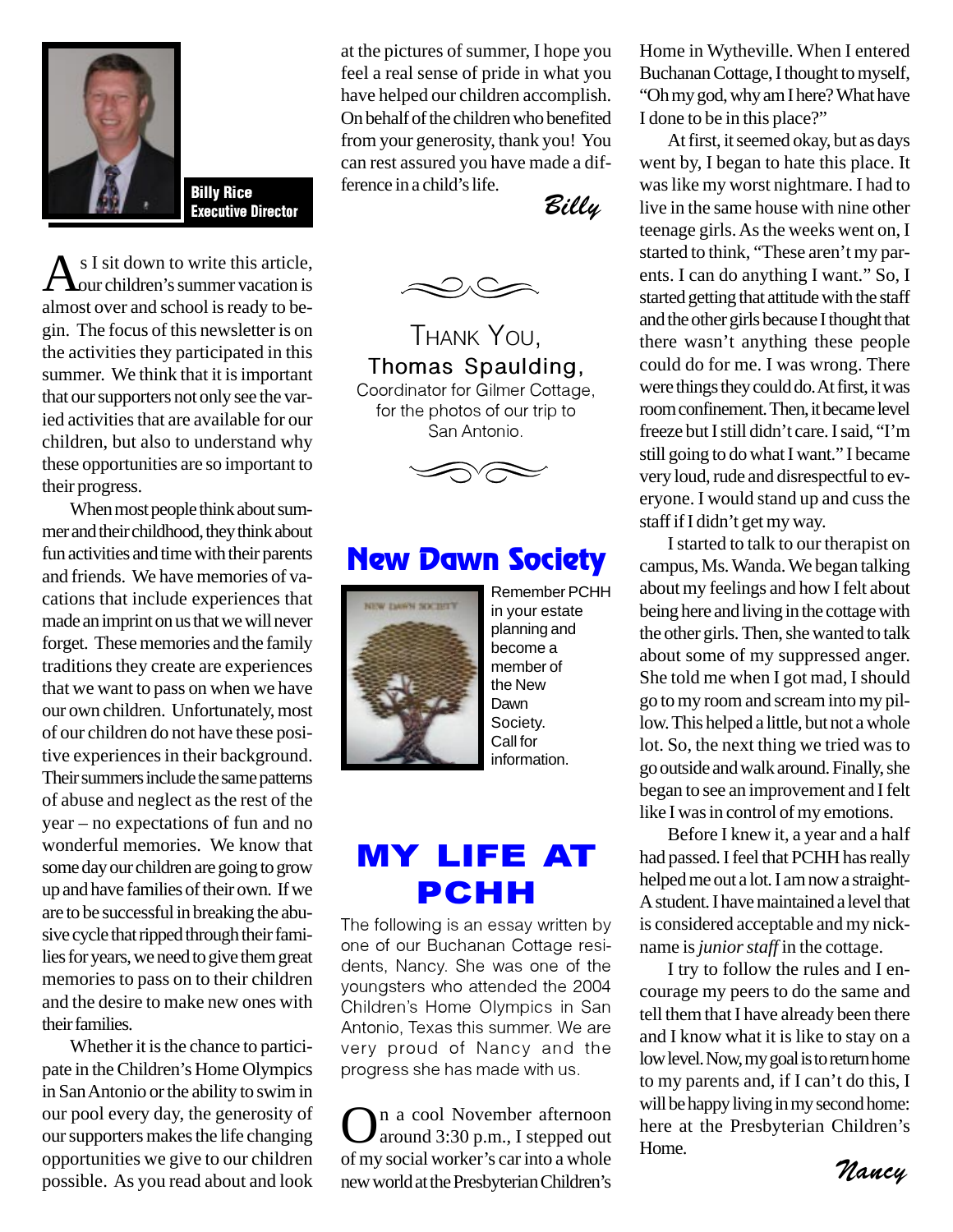

Ever wonder how other people see you? How about an artist who does characture drawings? The trip to San Antonio, TX was filled with wonderful new experiences. This drawing is proudly displayed in the cottage.

#### **Sites** Around **Campus**

**PRES**byterian Children's Home of the Highlands

Wytheville, VA

Getting up at 3:30 in the middle of the night to make your flight at 7:00 a.m. really cuts down on one's sleep. With so many delays in travel going to the H'Olympics, nap time was nice!





First airplane flights can be an anxious time especially when unexpected delays completely change your plans. They did great and we now have seasoned veterans ready to take on the next challenge.

#### Current Needs

- Twin-sized bed sheets, bath towels
- Four-wheeler suitable for using a snow plow attachment
- Phone cards and gift cards
- PERSONAL CARE PROdUCTS (SHAMpoos, soaps, deodorants, etc.)



PCHH linked up with other small facilities in softball. Kayla gets into the "swing" of things.

The Children's Homes "H'Olympics" is a wonderful way to meet other residents of homes and challenge yourself to go further than you ever imagined.





Think of all the experiences one can have on an airplane ride: security checks, delays, flight food.

|                                                                                                                                                       | <b>Upen Doors</b>                                                                                                                                                                                                        | Open Doors is published<br>periodically by PCHH                                                        |
|-------------------------------------------------------------------------------------------------------------------------------------------------------|--------------------------------------------------------------------------------------------------------------------------------------------------------------------------------------------------------------------------|--------------------------------------------------------------------------------------------------------|
| P.O. Box 545<br>Wytheville, VA 24382<br>(276) 228-2861                                                                                                | <b>BOARD OF DIRECTORS</b><br>* Harold Lamm - Martinsville, VA<br>Libby Beamer - Christiansburg, VA<br>Bay Boyd - Eagle Rock, VA                                                                                          | <b>Billy Rice, Publisher</b><br>E. C Hill, Editor                                                      |
| FAX (276) 228-8154<br>http://pchh.org<br>info@pchh.org                                                                                                | Margaret Carter - Charlottesville, VA<br>Eural Clippard - Wytheville, VA<br>Molly Copes - Yorktown, VA<br>Mary Lou Cox - Monterey, VA                                                                                    |                                                                                                        |
| <b>Giving Children</b><br>Hope & Parpose<br>for the Fatare.                                                                                           | **Joe Duckwall - Roanoke. VA<br>Julia McAfee - Norton, VA<br>Marilyn Moore - Chester, VA<br>Cap Oliver- Vienna, VA<br>Tim Outlaw - Bristol, VA                                                                           | Several curtural and                                                                                   |
| This agency complies<br>with all state and federal<br>non-profit fundraising<br>regulations. A financial<br>statement is available for<br>the asking. | Nancy Schroeder - Oakton, VA<br>Catherine Shoulders - Roanoke, VA<br>Karen Smith - Richlands, VA<br>Sara Staley - Marion, VA<br>Frances Trent - Roanoke, VA<br>Patsy Weeks - Radford, VA<br>*Moderator ** Vice-Moderator | historical adventures were<br>planned as a part of the<br>learning experience for<br>the trip as well. |

| в<br>Ç,<br>. . | и<br>и<br>甜<br>開始<br>535<br>111<br>ш<br><b>RRA</b><br>1111<br>ш<br>115 | a,<br>٦<br>ë<br>599<br><b>EMAND</b><br>o<br><b><i><u>FRAKEE</u></i></b><br>Е | 98  |
|----------------|------------------------------------------------------------------------|------------------------------------------------------------------------------|-----|
|                | 荤                                                                      |                                                                              | - 2 |